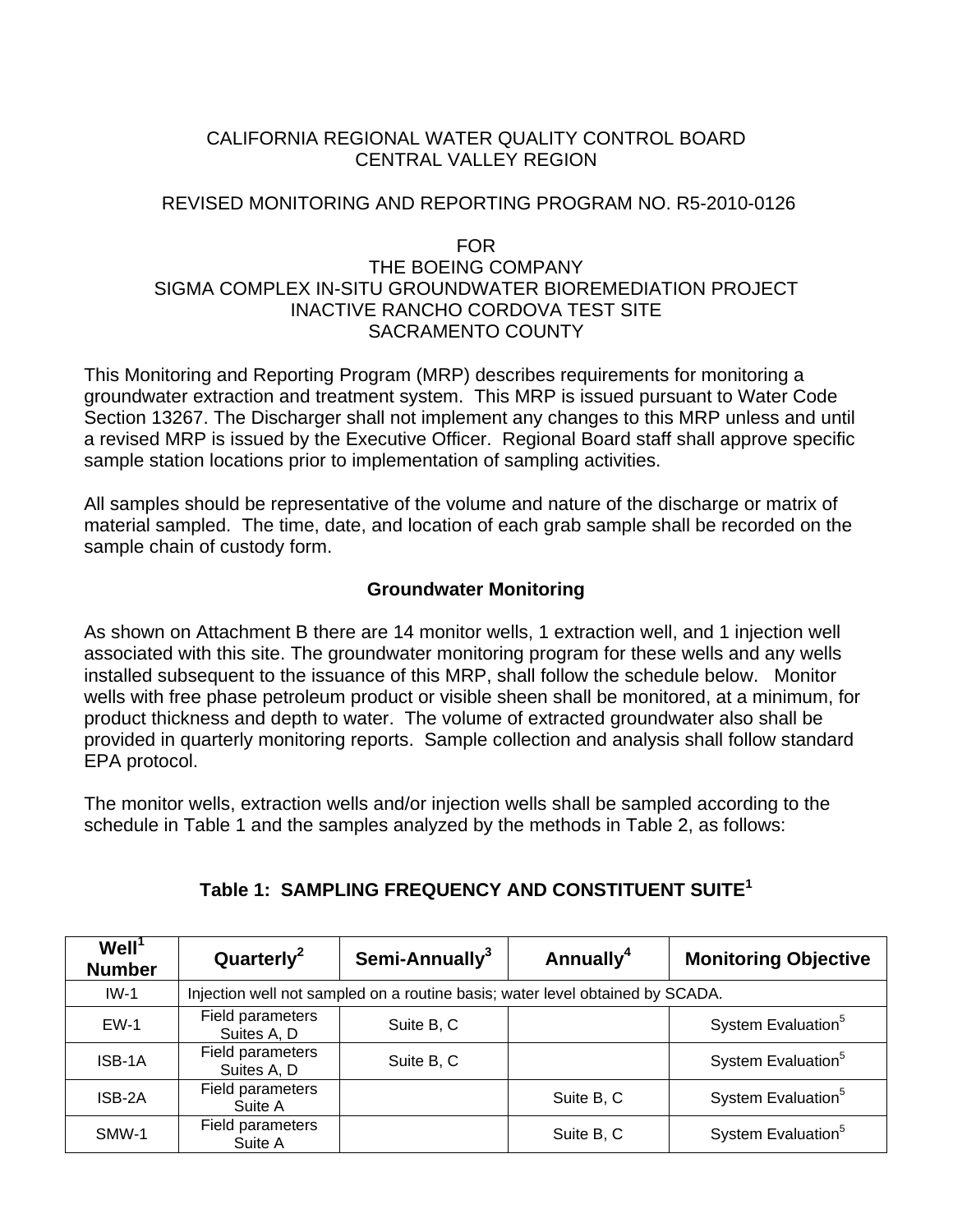#### REVISED MONITORING AND REPORTING PROGRAM ORDER NO. R5-2010-0126 2 THE BOEING COMPANY SIGMA COMPLEX IN-SITU GROUNDWATER BIOREMEDIATION PROJECT INACTIVE RANCHO CORDOVA TEST SITE SACRAMENTO COUNTY

| WeII <sup>1</sup><br><b>Number</b> | Quarterly <sup>2</sup>          | Semi-Annually <sup>3</sup> | Annually <sup>4</sup>              | <b>Monitoring Objective</b>    |
|------------------------------------|---------------------------------|----------------------------|------------------------------------|--------------------------------|
| SMW-2                              | Field parameters<br>Suite A     |                            | Suite B, C                         | System Evaluation <sup>5</sup> |
| SMW-3                              | Field parameters<br>Suite A     |                            | Suite B, C                         | System Evaluation <sup>5</sup> |
| SMW-4                              | Field parameters<br>Suite A     |                            | Suite B, C                         | System Evaluation <sup>5</sup> |
| SMW-6                              | Field parameters<br>Suite A     |                            | Suite B, C                         | System Evaluation <sup>5</sup> |
| SMW-7                              | Field parameters<br>Suite A     |                            | Suite B, C                         | System Evaluation <sup>5</sup> |
| TEX-1                              | Field parameters<br>Suite A     |                            | Suite B, C                         | System Evaluation <sup>5</sup> |
| 1341                               | Field parameters<br>Suites A    | Suite B, C                 |                                    | Compliance <sup>6</sup>        |
| SMW-5                              | Field parameters<br>Suite A     | Suite B, C                 |                                    | Compliance <sup>6</sup>        |
| 1319                               | Water level                     |                            | Field parameters<br>Suites A, B, C | Upgradient                     |
| STSW-09A                           | Water level                     |                            | Field parameters<br>Suites A, B, C | Upgradient                     |
| New Wells                          | Field parameters<br>Suite A     | Suite B, C                 |                                    | Various                        |
| STSW-41                            | Not Sampled - Replaced by SMW-7 |                            |                                    |                                |

<sup>1</sup> Well numbers are shown on Attachment B.<br> $\frac{2}{3}$  Wells abell be sempled supportantly.

<sup>2</sup><br>Wells shall be sampled semi-annually during the second and fourth quarters following project startup.<br><sup>4</sup><br>Wells shall be sampled annually commencing with the first quarter of the project startup.<br><sup>5</sup><br>Wells sampled to e

- 
- 

Wells sampled to evaluate potential migration of pollutants outside of treatment zone.

| <b>Table 2: ANALYTICAL METHODS</b> |  |  |  |  |
|------------------------------------|--|--|--|--|
|------------------------------------|--|--|--|--|

| <b>Constituent</b>            | Method <sup>1</sup> | <b>Maximum Practical</b><br>Quantitation Limit ( $\mu$ g/L) <sup>2</sup> |
|-------------------------------|---------------------|--------------------------------------------------------------------------|
| <b>Suite A</b>                |                     |                                                                          |
| Perchlorate                   | EPA 314.1           | 4.0                                                                      |
| <b>Suite B</b>                |                     |                                                                          |
| <b>Total Dissolved Solids</b> | EPA 160.1           | 10,000                                                                   |
| <b>Total Organic Carbon</b>   | <b>EPA 415</b>      | 300                                                                      |
| Chloride                      | EPA 6500            | 300                                                                      |
| Sulfate                       | EPA 6500            | 200                                                                      |
| Sulfide                       | Hach Method 8131    | 30                                                                       |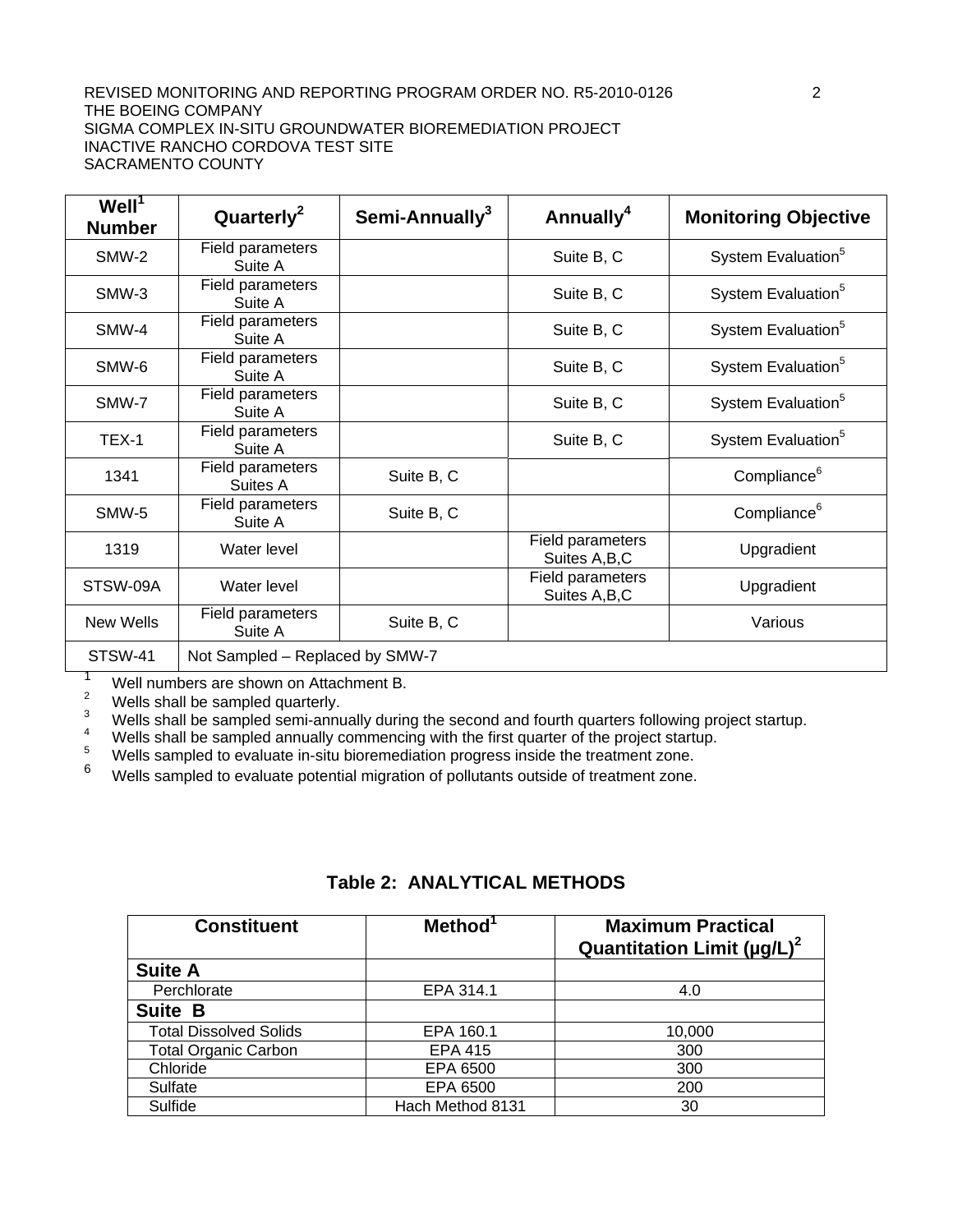#### REVISED MONITORING AND REPORTING PROGRAM ORDER NO. R5-2010-0126 3 THE BOEING COMPANY SIGMA COMPLEX IN-SITU GROUNDWATER BIOREMEDIATION PROJECT INACTIVE RANCHO CORDOVA TEST SITE SACRAMENTO COUNTY

| <b>Constituent</b>          | Method <sup>1</sup> | <b>Maximum Practical</b><br>Quantitation Limit $(\mu q/L)^2$ |
|-----------------------------|---------------------|--------------------------------------------------------------|
| <b>Suite C</b>              |                     |                                                              |
| Iron (Total and Diss.)      | EPA 200.7           | 100                                                          |
| Manganese (Total and Diss.) | EPA 200.7           | 25                                                           |
| Arsenic (Total and Diss.)   | EPA 200.7, 200.8    | Various                                                      |
| <b>Suite D</b>              |                     |                                                              |
| Electron Donor (VFAs)       |                     |                                                              |

1 Or an equivalent EPA Method that achieves the maximum Practical Quantitation Limit.

2 All concentrations between the Method Detection Limit and the Practical Quantitation Limit shall be reported, and reported as an estimated value.

## **Field Sampling**

In addition to the above sampling and analysis, field sampling and analysis shall be conducted each time a monitor well or extraction well is sampled. Water levels will be collected from all wells in the monitor well network on a quarterly basis. The sampling and analysis of field parameters shall be as specified in Table 3.

## **Table 3: FIELD SAMPLING REQUIREMENTS**

| <b>Parameters</b>                    | <b>Units</b>            | Type of<br><b>Sample</b> |
|--------------------------------------|-------------------------|--------------------------|
| <b>Groundwater Elevation</b>         | Feet, Mean Sea Level    | Grab                     |
| <b>Oxidation-Reduction Potential</b> | <b>Millvolts</b>        | Grab                     |
| <b>Electrical Conductivity</b>       | uhmos                   | Grab                     |
| Dissolved Oxygen                     | mg/L                    | Grab                     |
| pH                                   | pH Units (to 0.1 units) | Grab                     |

Field test instruments (such as those used to test pH and dissolved oxygen) may be used provided that:

- 1. The operator is trained in proper use and maintenance of the instruments;
- 2. The instruments are calibrated prior to each monitoring event;
- 3. Instruments are serviced and/or calibrated by the manufacturer at the recommended frequency; and
- 4. Field calibration reports are submitted as described in the "Reporting" section of this MRP.

## **Treatment System Monitoring**

The treatment system used to treat the extracted groundwater prior to infiltration in the source area shall be as specified in Table 4. The analysis shall be by the analytical methods listed in Table 2.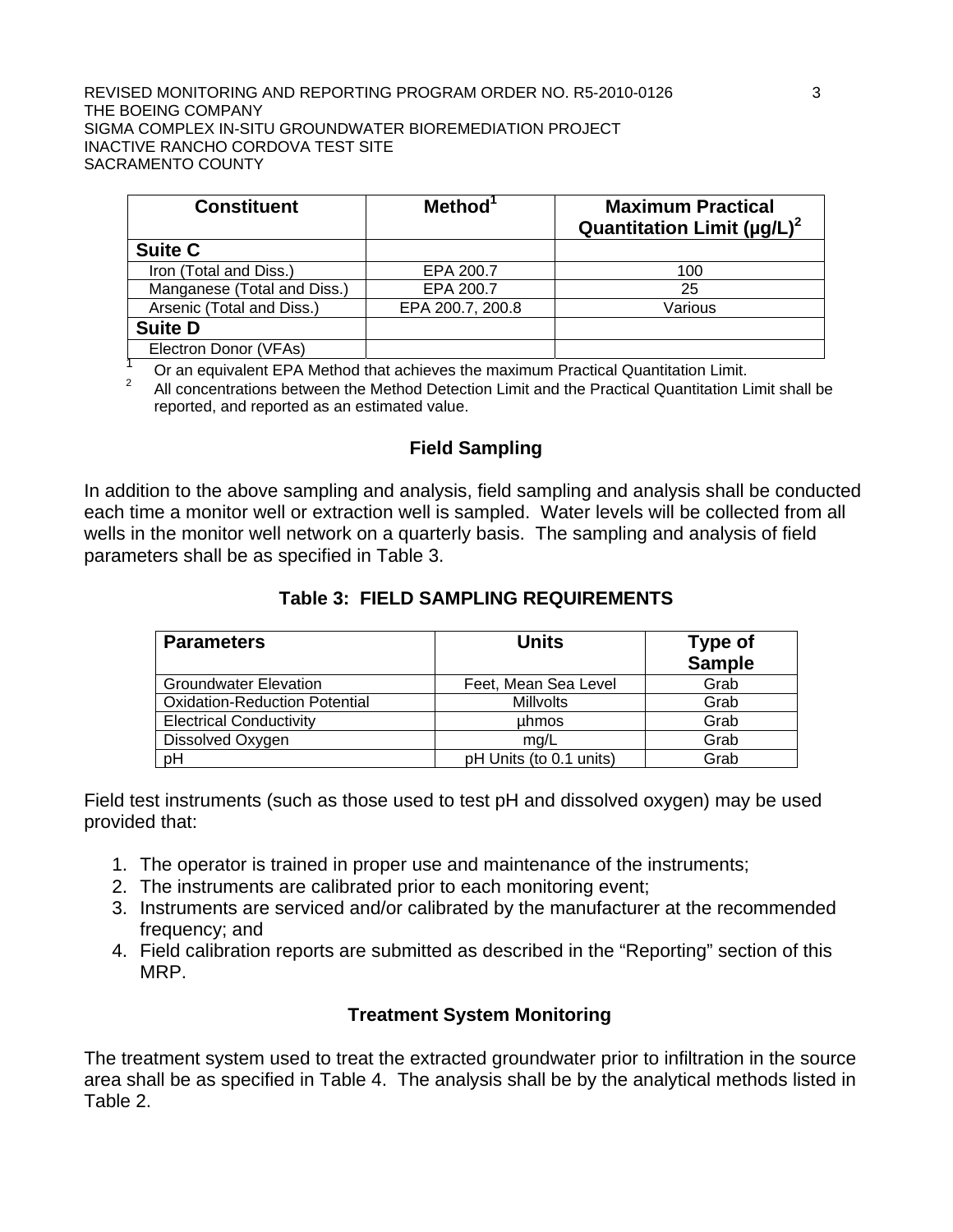REVISED MONITORING AND REPORTING PROGRAM ORDER NO. R5-2010-0126 4 THE BOEING COMPANY SIGMA COMPLEX IN-SITU GROUNDWATER BIOREMEDIATION PROJECT INACTIVE RANCHO CORDOVA TEST SITE SACRAMENTO COUNTY

| <b>Constituent</b>    | <b>Monthly</b>         | Quarterly         | Location              |
|-----------------------|------------------------|-------------------|-----------------------|
| Volatile Organic      | <b>First Three</b>     | After first three | Influent and Effluent |
| Compounds             | <b>Months</b>          | months            |                       |
| Perchlorate           | <b>First Three</b>     | After first three | Influent and Effluent |
|                       | <b>Months</b>          | months            |                       |
| pH                    | <b>First Three</b>     | After first three | Influent and Effluent |
|                       | <b>Months</b>          | months            |                       |
| Sulfate               | <b>First Three</b>     | After first three | Influent and Effluent |
|                       | <b>Months</b>          | months            |                       |
| Flow                  | <b>Average Gallons</b> |                   | Effluent              |
|                       | per minute             |                   |                       |
| <b>Electron Donor</b> | Gallons per            |                   | Influent              |
|                       | month                  |                   |                       |

# **Table 4: TREATMENT SYSTEM MONITORING**

## **Discharge Monitoring**

The Discharger shall monitor the average daily discharge of water and amendments that are injected into the groundwater according to the requirements specified in Table 5. The dates of amendment additions shall be recorded and reported.

#### **Table 5: DISCHARGE MONITORING REQUIREMENTS**

| <b>Parameters</b>             | <b>Units</b>      | Type of<br><b>Sample</b> |
|-------------------------------|-------------------|--------------------------|
| Injected Volume               | gallons per day   | Meter                    |
| <b>Extracted Volume</b>       | gallons per day   | Meter                    |
| Volume Infiltrated            | gallons per day   | Meter                    |
| <b>Electron Donor Added</b>   | kilograms per day | Grab                     |
| <b>Chlorine Dioxide Added</b> | kilograms per day | Grab                     |

## **Electron Donor Analysis**

Prior to use, the electron donor shall be analyzed for the constituents listed in Table 5. The analysis should be done on the pure donor and on a mixture of the donor and deionized water at the estimated concentration that would be injected during the pilot project.

| TAMG 7. EELVINUN DUNUN ANALT ILIVAL INLAUINLIVILITIU |                     |                                                              |  |  |
|------------------------------------------------------|---------------------|--------------------------------------------------------------|--|--|
| <b>Constituent</b>                                   | Method <sup>1</sup> | <b>Maximum Practical</b><br>Quantitation Limit $(\mu g/L)^2$ |  |  |
| <b>Volatile Organic Compounds</b>                    | EPA 8020 or 8260B   | 0.5                                                          |  |  |
| <b>General Minerals</b>                              |                     |                                                              |  |  |
| Metals, Total and Dissolved <sup>3</sup>             | EPA 200.7, 200.8    | Various                                                      |  |  |
| Semi-Volatile Organic                                | EPA Method 8270     | 5.0                                                          |  |  |
| Compounds                                            |                     |                                                              |  |  |

# **Table 4: ELECTRON DONOR ANALYTLICAL REQUIREMENTS**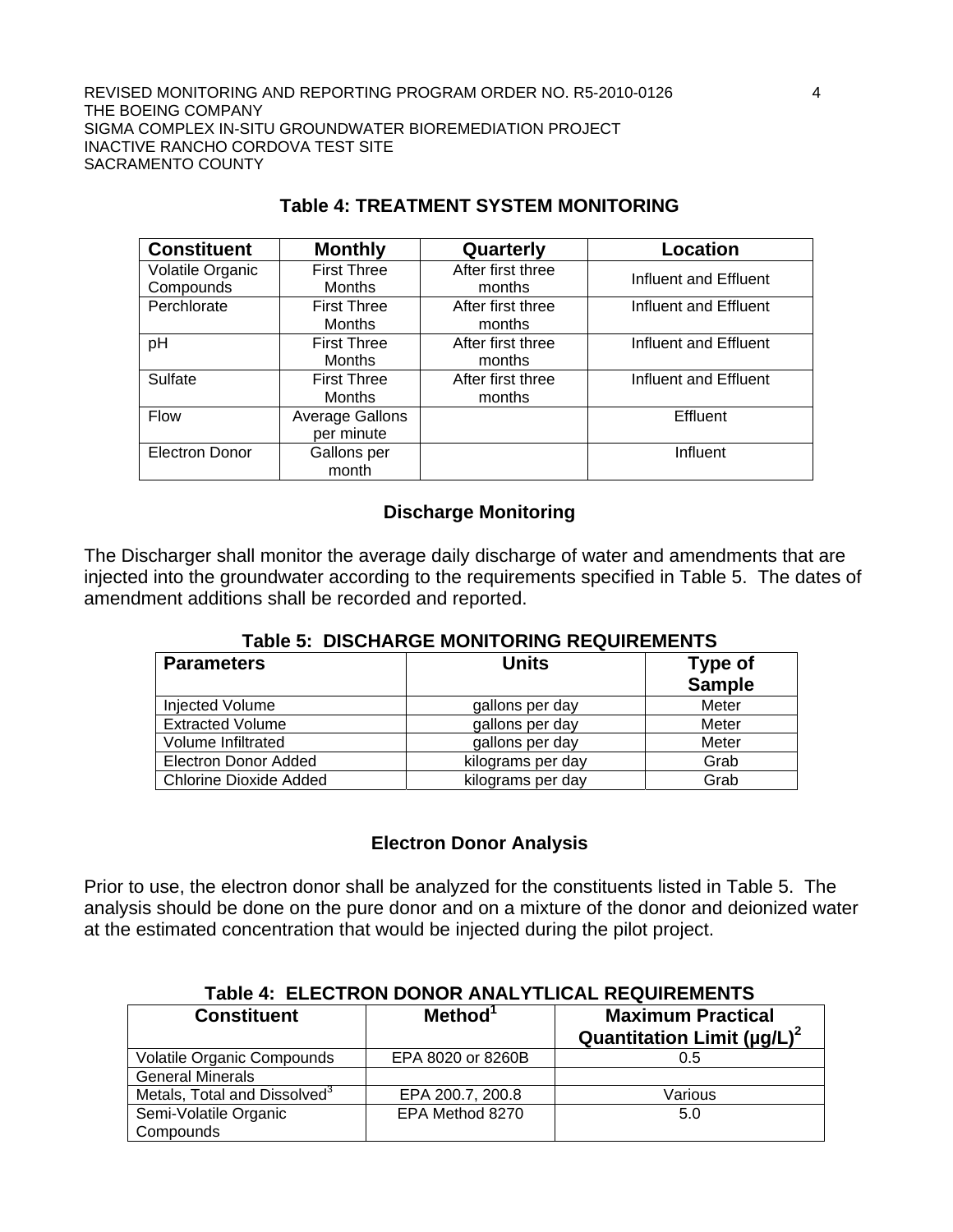#### REVISED MONITORING AND REPORTING PROGRAM ORDER NO. R5-2010-0126 **5** THE BOEING COMPANY SIGMA COMPLEX IN-SITU GROUNDWATER BIOREMEDIATION PROJECT INACTIVE RANCHO CORDOVA TEST SITE SACRAMENTO COUNTY

| <b>Constituent</b>             | Method <sup>1</sup> | <b>Maximum Practical</b><br>Quantitation Limit ( $\mu$ g/L) <sup>2</sup> |
|--------------------------------|---------------------|--------------------------------------------------------------------------|
| <b>Total Dissolved Solids</b>  | EPA 160.1           | 10.000                                                                   |
| υH                             | Meter               | ΝA                                                                       |
| <b>Electrical Conductivity</b> | Meter               | ΝA                                                                       |

 $\frac{1}{2}$  Or an equivalent EPA Method that achieves the maximum Practical Quantitation Limit.

2 All concentrations between the Method Detection Limit and the Practical Quantitation Limit shall be

reported, and reported as an estimated value.<br><sup>3</sup> Metals include arsenic, barium, cadmium, calcium, total chromium, copper, iron, lead, manganese, magnesium, mercury, molybdenum, nickel, selenium and silica.

## **Establishment of Background Concentration Values**

The Discharger shall develop background values for concentrations of dissolved iron, dissolved manganese, total dissolved solids and electrical conductivity in groundwater following the procedures found in CCR Section 20415(e)(10). The Discharger shall submit a proposal to develop the background concentrations by **no later than 30 days prior to commencement of operation**.

#### **REPORTING**

When reporting the data, the Discharger shall arrange the information in tabular form so that the date, the constituents, and the concentrations are readily discernible. The data shall be summarized in such a manner as to illustrate clearly the compliance with this Order. In addition, the Discharger shall notify the Regional Board within 48 hours of any unscheduled shutdown of any soil vapor and/or groundwater extraction system. The results of any monitoring done more frequently than required at the locations specified in the Monitoring and Reporting Program shall also be reported to the Regional Board.

As required by the California Business and Professions Code Sections 6735, 7835, and 7835.1, all reports shall be prepared by a registered professional or their subordinate and signed by the registered professional.

The Discharger shall submit semi-annual electronic data reports, which conform to the requirements of the California Code of Regulations, Title 23, Division 3, Chapter 30. The semiannual reports shall be submitted electronically over the internet to the Geotracker database system by **1 February and 1 August** until such time as the Executive Officer determines that the reports are no longer necessary.

Semi-annual reports shall be submitted to the Regional Board by the **by 1 February and 1 August each calendar year**. Each semi-annual report shall include the following minimum information: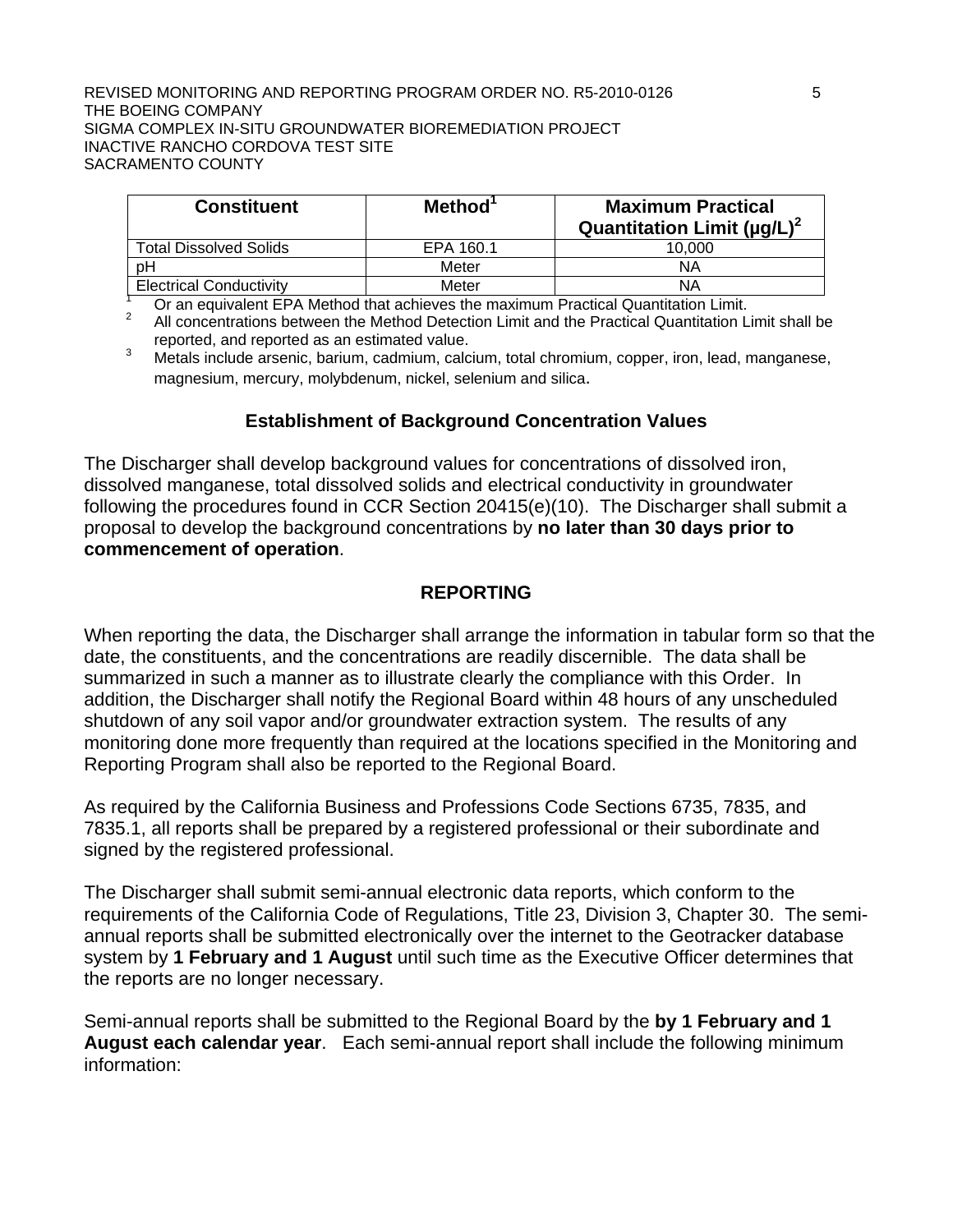REVISED MONITORING AND REPORTING PROGRAM ORDER NO. R5-2010-0126 66 THE BOEING COMPANY SIGMA COMPLEX IN-SITU GROUNDWATER BIOREMEDIATION PROJECT INACTIVE RANCHO CORDOVA TEST SITE SACRAMENTO COUNTY

- (a) a description and discussion of the groundwater sampling event and results, including trends in the concentrations of pollutants and groundwater elevations in the wells, how and when samples were collected, and whether the pollutant plume(s) is delineated;
- (b) field logs that contain, at a minimum, water quality parameters measured before, during, and after purging, method of purging, depth of water, volume of water purged, etc.;
- (c) groundwater contour maps for all groundwater zones, if applicable;
- (d) isocontour pollutant concentration maps for all groundwater zones, if applicable;
- (e) a table showing well construction details such as well number, groundwater zone being monitored, coordinates (longitude and latitude), ground surface elevation, reference elevation, elevation of screen, elevation of bentonite, elevation of filter pack, and elevation of well bottom;
- (f) a table showing historical lateral and vertical (if applicable) flow directions and gradients;
- (g) cumulative data tables containing the water quality analytical results and depth to groundwater;
- (h) a copy of the laboratory analytical data report;
- (i) if applicable, the status of any ongoing remediation, including cumulative information on the mass of pollutant removed from the subsurface, system operating time, the effectiveness of the remediation system, and any field notes pertaining to the operation and maintenance of the system; and
- (j) if applicable, the reasons for and duration of all interruptions in the operation of any remediation system, and actions planned or taken to correct and prevent interruptions; and
- (k) A log of GAC replacement, if applicable, along with transportation date(s) and destination of disposal.

An Annual Report shall be submitted to the Regional Board by **1 February** of each year. This report shall contain an evaluation of the effectiveness and progress of the investigation and remediation, and may be substituted for the second semi-annual monitoring report. The Annual Report shall contain the following minimum information:

- (a) both tabular and graphical summaries of all data obtained during the year;
- (b) groundwater contour maps and pollutant concentration maps containing all data obtained during the previous year;